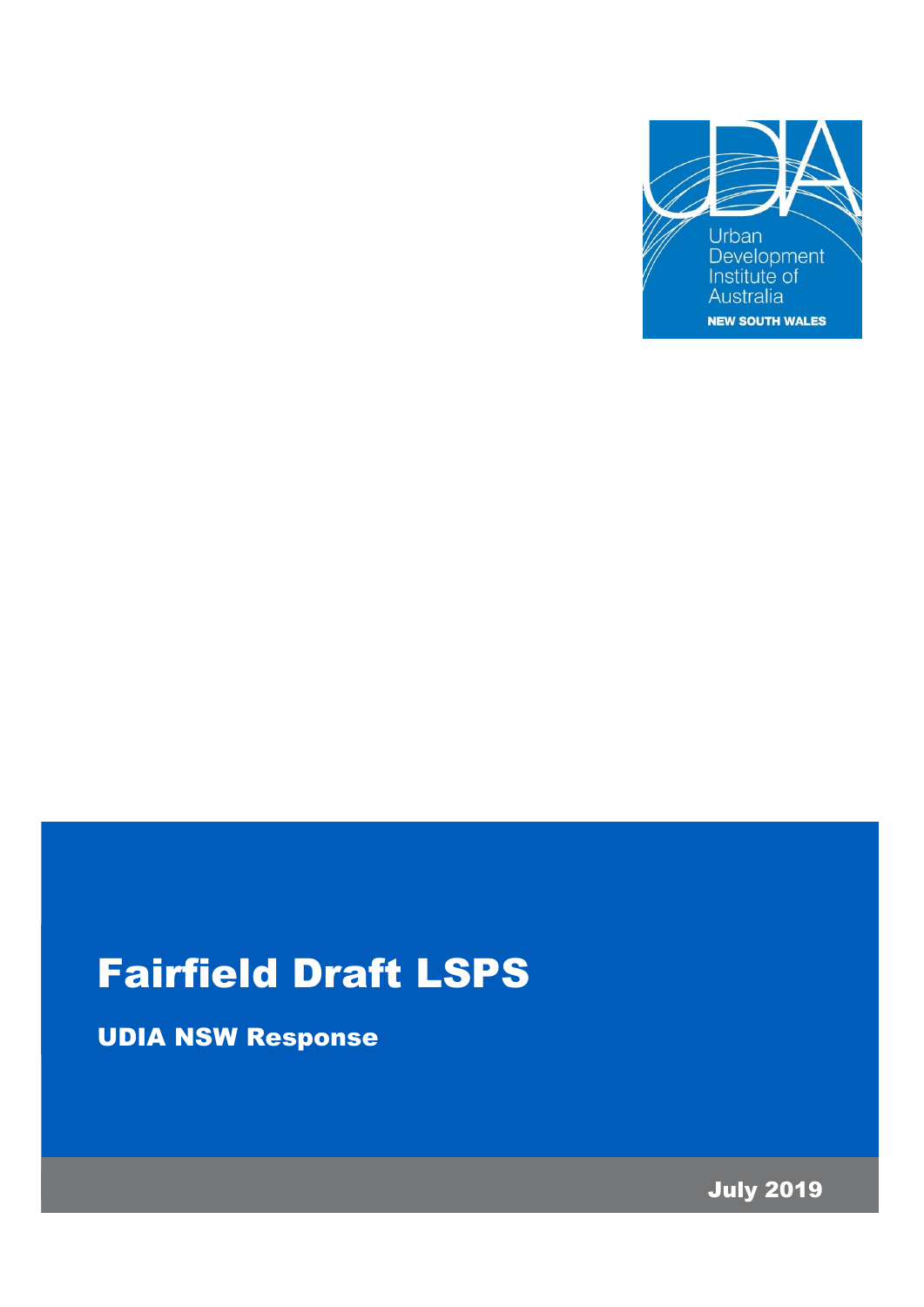## **CONTENTS**

# <span id="page-1-0"></span>CONTACT

For further information about any matter raised in the submission please contact:

**Elliott Hale** General Manager, Policy, Media and Government Relations 02 9262 1214 [ehale@udiansw.com.au](mailto:ehale@udiansw.com.au)

**Keiran Thomas** Manager, Greater Western Sydney 02 9262 1214 [kthomas@udiansw.com.au](mailto:kthomas@udiansw.com.au)

## <span id="page-1-1"></span>ABOUT THE UDIA

Established in 1963, the Urban Development Institute of Australia (UDIA) is the leading industry group representing the property development sector. Our 550 member companies include developers, engineers, consultants, local government, and utilities. Our advocacy is focussed on developing liveable, connected, and affordable cities.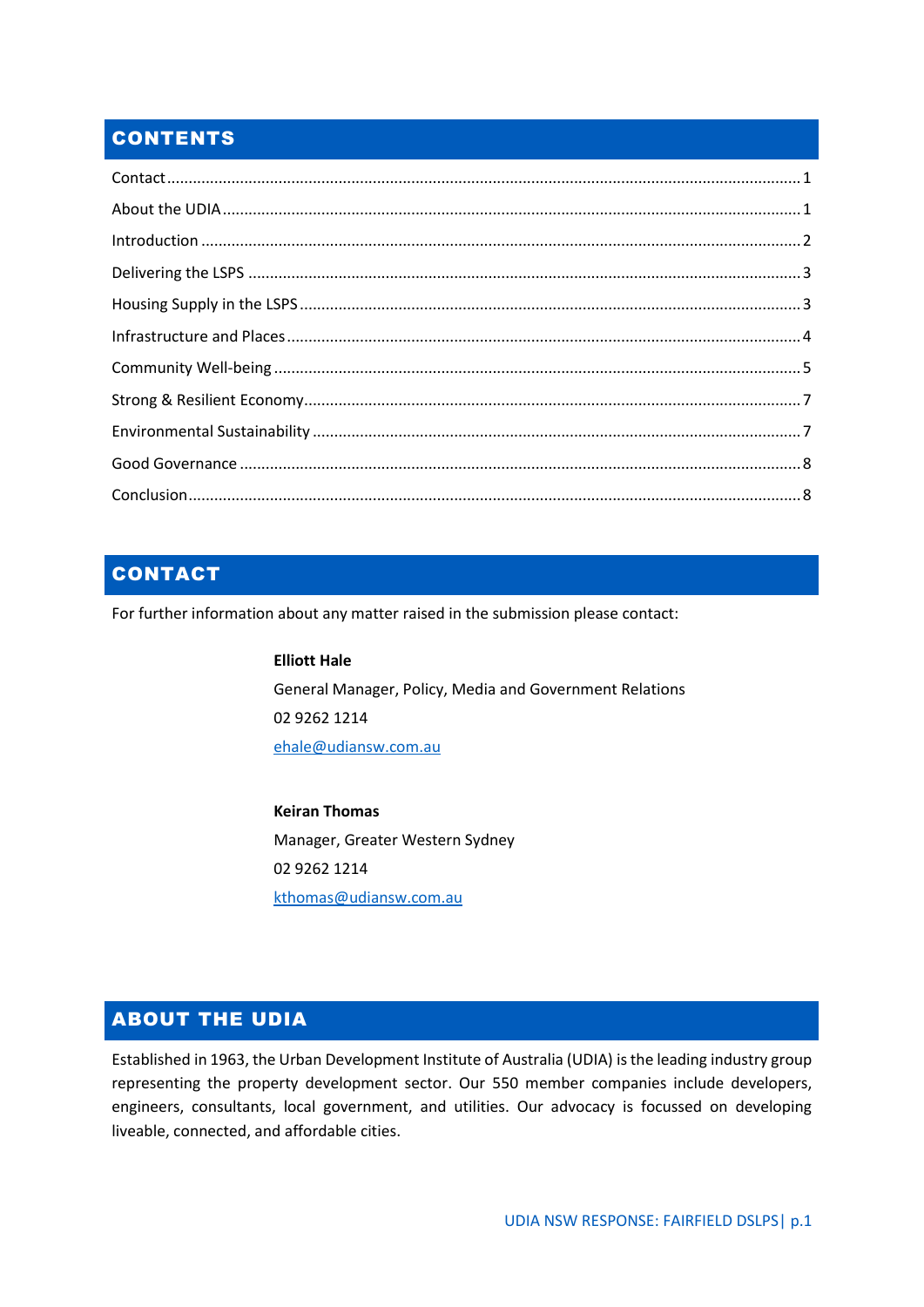#### <span id="page-2-0"></span>INTRODUCTION

The Urban Development Institute of Australia – NSW Division (UDIA) welcomes the opportunity to provide a submission into the exhibition of the Draft Fairfield Local Strategic Planning Statement (DLSPS). UDIA has 550 member companies from across the development industry including developers, planners, legal professionals, architects, utilities and local government. Our members have been involved in all major urban renewal and greenfield projects for the past fifteen years in Sydney, including in the Fairfield LGA.

We recognise that LSPS provide a welcome high-level vision that is supported by 5 themes that the industry shares with Council for the LGA:

- 1. Community well-being healthy and liveable places
- 2. Infrastructure and places supporting growth and change
- 3. Environmental sustainability
- 4. Strong and resilient economy
- 5. Good governance advocacy and consultation

Ongoing collaboration will be needed to implement the vision through LEP updates next year, we look forward to continuing to work with Council on this.

UDIA congratulates Council on producing a robust draft Local Strategic Planning Statement (DLSPS) that provides an overarching vision for the next twenty years for the LGA. To further support this document we make the following recommendations:

- **1. Council refrain from restricting the supply of secondary dwellings so that housing demand can continue to be met.**
- **2. Council take active leadership of progressing the Horsley Park – Mount Vernon Urban Area so that affordable greenfield housing options form part of the supply in the Fairfield LGA to 2036.**
- **3. UDIA supports a merit-based approach to planning proposals. UDIA recommends Council sets out a clearer approach for sites outside existing urban centres to be rezoned.**
- **4. Fairfield City Council advocate for an urban development program as an action in the LSPS.**
- **5. Council adopts an incentive-based approach to any future affordable housing strategy in collaboration with industry.**
- **6. Council collaborates closely with industry to create concept centres around potential transit nodes between Parramatta and Western Sydney International Airport.**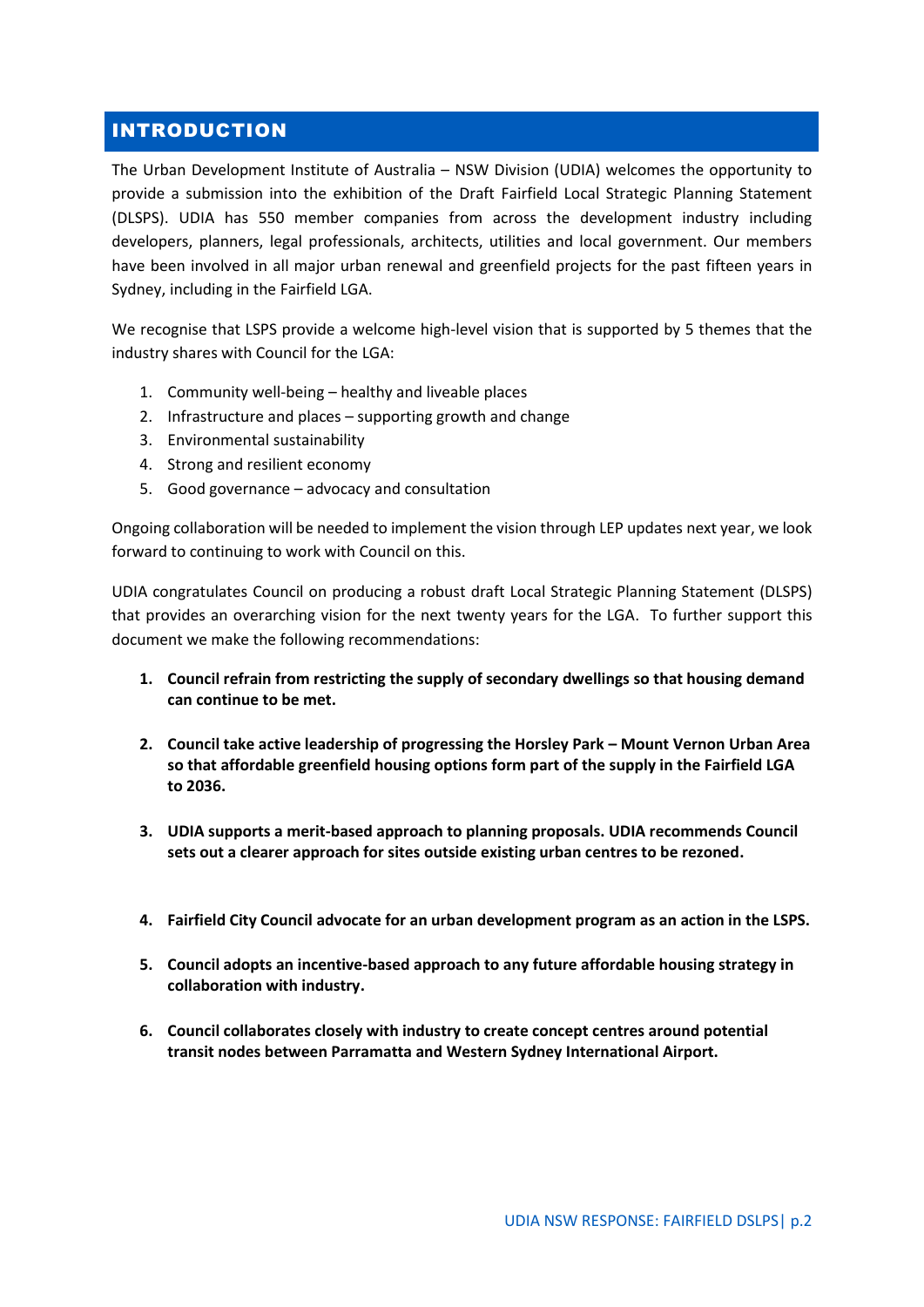#### <span id="page-3-0"></span>DELIVERING THE LSPS

UDIA seeks a greater understanding of the implementation path for the LSPS in the Fairfield LGA. We recognise the intent is for the LSPS is to give effect to the regional and district plans in the LGA by guiding updated strategic planning documentation for an updated LEP including meeting any dwelling and jobs targets.

We seek to work collaboratively with Council and Greater Sydney Commission to ensure that there are adequate jobs targets for the entire district, and this is apportioned across local government areas. UDIA is concerned that the strategic collaboration between communities has been missing in the development of the strategies. Thereby, potentially not leading to adequate rezoning and supply in the LEP review.

The planning priorities outlined in the Statement will inform Councils' review of their LEPs and development control plans; planning proposals must indicate whether the proposed LEP will give effect to the Statement. Whether a planning proposal respects the Statement will become a relevant consideration for the Minister in determining if a planning proposal has the strategic merit to proceed past the gateway process. While the Statement does not contain detailed and technical planning controls it will clarify the future character of an area and with it, compatible and incompatible uses.

We recognise that the Department of Planning increased the Strategic Merit Test requiring proposals to be consistent with the regional plans, and any endorsed local strategy.

The DLSPS requires a series of strategies and studies to be completed prior to rezoning sites, UDIA is concerned that this will not result in the timely completion of a rezoning. The DLSPS should include clear timelines for the completion of studies and the rezoning of the site. Otherwise, we believe the LSPS will act as a constraint of sensible growth and fail to give effect to the District Plan, and Sydney's overarching dwelling baseline of 36,250 dwellings per annum.

Of particular concern is the lack of completed studies which may make it impossible to undertake otherwise meritorious planning proposals that are intended to facilitate outcomes that are consistent with and envisioned in the LSPS.

We note that this strategic planning document is a new part of the planning system, we recommend that it is initially subject to annual review as a living document that will speak to the evolving needs of the community and changing market.

The following provides particular advice on the topics raised in the Fairfield DLSPS. The UDIA looks forward to working with Council to further the implementation of the LSPS.

#### <span id="page-3-1"></span>HOUSING SUPPLY IN THE LSPS

To 2036, Council forecasts demand for an additional 15,298 dwellings. Council states that it is confident that there is sufficient capacity for future dwelling supply to service this demand scenarios.

We note that the forecast for 2016-2021 is 3,050 dwellings. This will mean that a significantly higher rate of supply will be required between 2021 and 2036. Given the large contribution that secondary dwellings have made to existing supply, and Council's plans to: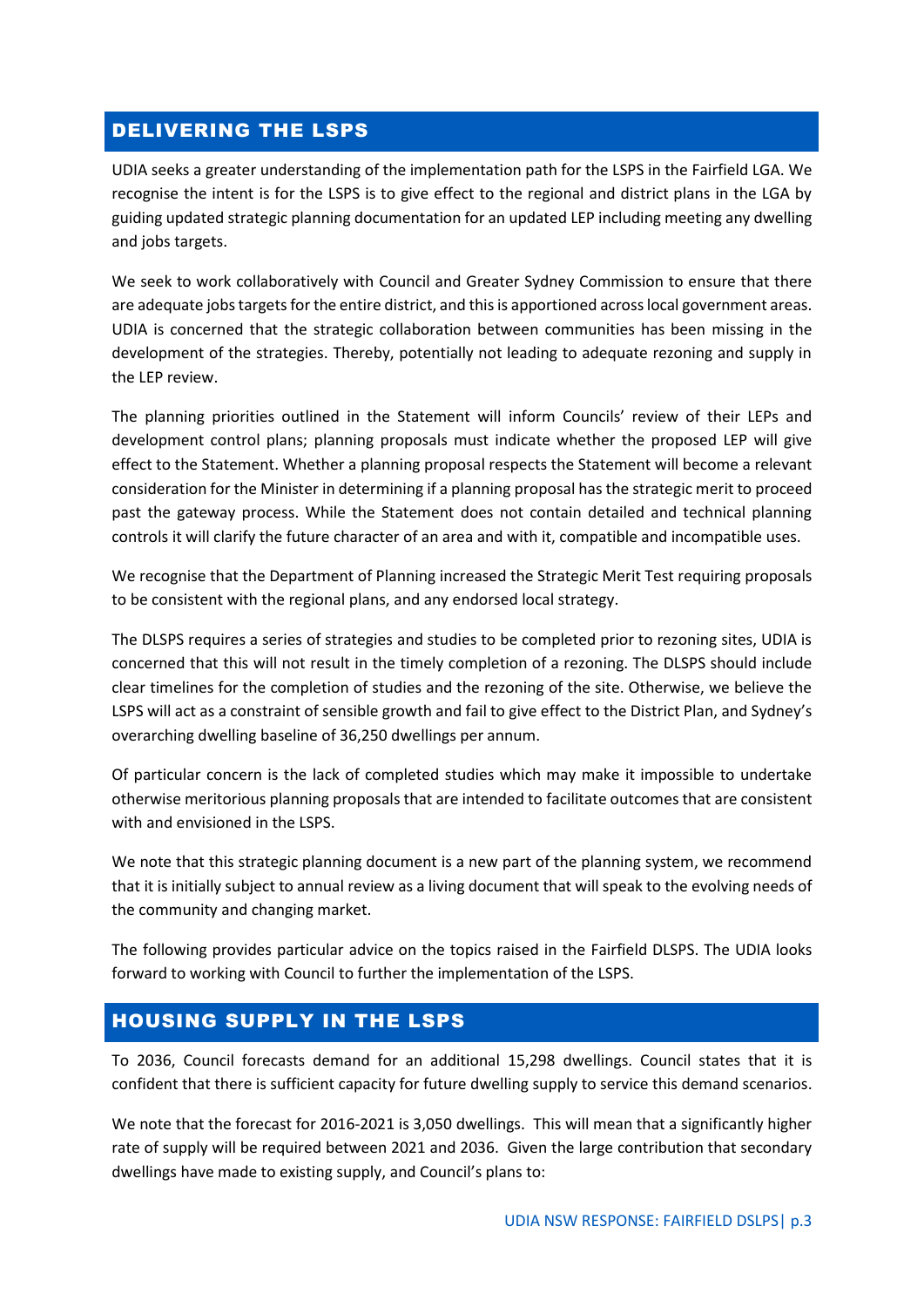- review the control of secondary dwellings in future, and
- restrict future supply to existing urban areas,

UDIA is concerned that Council will be unable to deliver the additional dwellings needed in the Fairfield LGA by 2036. It is important that Council continue to encourage secondary dwellings and other forms of supply.

**Recommendation 1:** Council refrain from restricting the supply of secondary dwellings so that housing demand can continue to be met.

In addition, the DLSPS relies on increasing dwelling capacity within existing centres. UDIA is concerned that this long rezoning process will delay the supply capacity within these centres and prevent the housing supply target being realised by 2036. There are some actions relating to progressing the Horsley Park – Mount Vernon Urban Investigation Areas in collaboration with other agencies, but these do not clearly state that any new supply will be delivered in the Investigation Area by 2036.

**Recommendation 2:** Council take active leadership of progressing the Horsley Park – Mount Vernon Urban Area so that affordable greenfield housing options form part of the supply in the Fairfield LGA to 2036.

The DLSPS states that alignment to the strategic direction within the LSPS will be a significant consideration when determining whether a planning proposal will proceed. Given the identification of existing centres as the source of new housing, it is unlikely Council will consider planning proposals for additional supply outside these areas.

However, in order to be flexible enough to meet potential future changes in housing demand, Council should be open to the consideration of planning proposals outside the Growth Area on merit.

**Recommendation 3:** UDIA supports a merit-based approach to planning proposals. UDIA recommends Council sets out a clearer approach for sites outside existing urban centres to be rezoned.

## <span id="page-4-0"></span>INFRASTRUCTURE AND PLACES

The DSPS identifies two planning priorities for infrastructure and places:

- 1. Ensure infrastructure is aligned to accommodate planned growth and community needs
- 2. Leverage opportunities from major new district infrastructure and services and technological developments.

The main strategy is for increased density around existing centres and infrastructure in the central and eastern parts of the LGA. The actions in this section seem to be very heavily focused on open space and transport infrastructure.

However, in order to achieve denser existing urban centres, significant local and regional infrastructure investment will be required. We recognise that infrastructure requires coordination between local government, stage government, and other infrastructure providers.

The UDIA has long advocated for an urban development program across Sydney. The establishment of an Urban Development Program (UDP) was a key recommendation of UDIA's *Making Housing*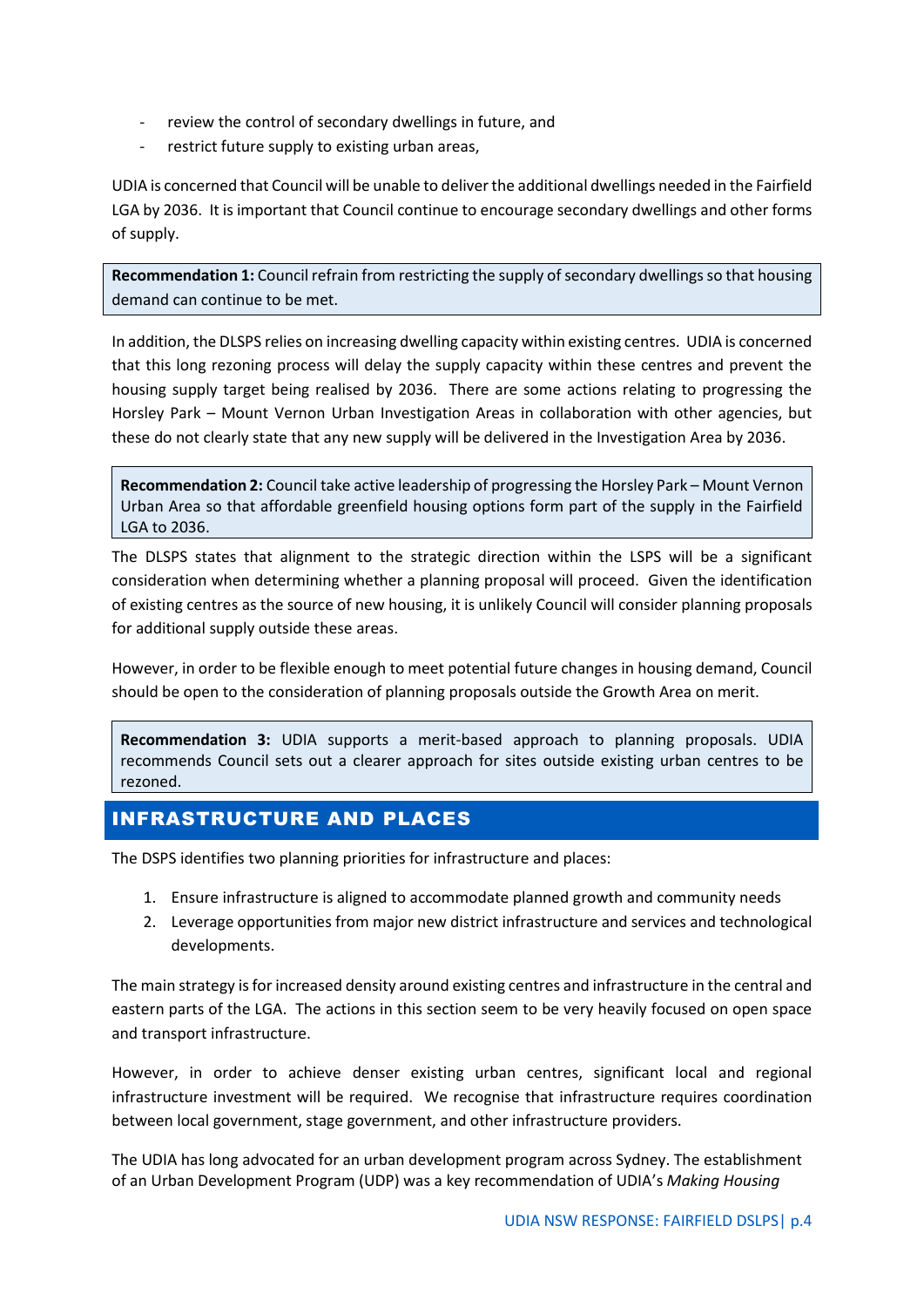*More Affordable* report. The re-establishment of a UDP is urgently required for metropolitan Sydney and would:

- Coordinate and monitor housing supply and targets in urban renewal areas, infill and new communities in land release areas;
- Coordinate and prioritise the delivery of the necessary supporting infrastructure;
- Signal early identification of blockages;
- Integrate social and affordable housing targets and ensure their programming; and
- Involve a transparent annual program enabling monitoring and input back into policy development and housing supply programs.

Since the Department of Planning ceased the Metropolitan Development Program in 2011/12 a void in strategic planning has emerged which has impacted most demonstrably on infrastructure servicing agencies. In the absence of 'one source of truth' various growth forecasts and servicing strategies are being produced with differing base data, different assumptions, differing language and differing time horizons.

UDIA has convened a UDP Taskforce comprised of 20 senior industry and infrastructure agency representatives to help prosecute the case for the return of a UDP. We strongly believe that a robust UDP requires close development sector liaison in order to validate and update annual housing supply timings and yields and accordingly there is a clear facilitation role which UDIA can perform to assist this process.

To help chart the way forward, a UDP Pilot was completed in conjunction with Blacktown Council with Research Partners Urbis and Mott MacDonald last year.

The UDP has an important role to play in the prioritisation and coordination of infrastructure funding and delivery. It will identify infrastructure requirements and ensure it is funded. It can also troubleshoot infrastructure bottlenecks, which would support the orderly delivery of housing supply.

**Recommendation 4:** Fairfield City Council advocate for an urban development program as an action in the LSPS.

## <span id="page-5-0"></span>COMMUNITY WELL-BEING

The Draft LSPS has five planning priorities for community well-being:

- 1. Provide housing that accommodates the needs of existing and future residents
- 2. Deliver greater housing diversity and affordability to meet the changing needs of the community
- 3. Plan for and manage areas identified for future urban development
- 4. Provide attractive, healthy and safe places for the whole community
- 5. Protect the city's heritage

While UDIA supports initiatives to elevate urban design, any proposals that may increase the cost of development should be subject to development feasibility testing prior to implementation. Similarly, development of health-based criteria for locating high density housing should not come at the expense of unreasonably constraining or precluding such housing in otherwise suitable locations.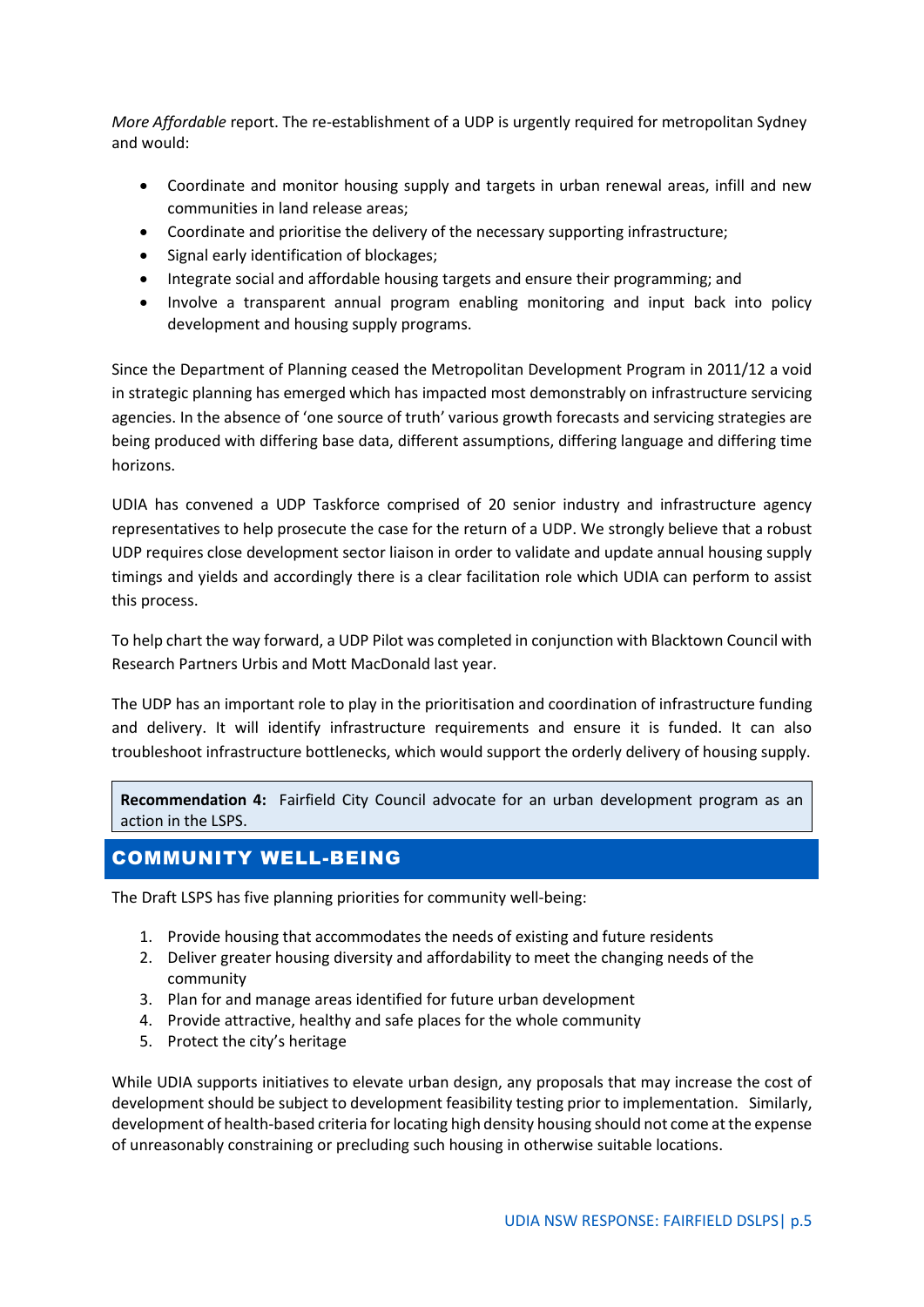We note that the DLSPS indicates Council will be reviewing its controls for secondary dwellings due to a high number of such dwellings having been constructed in recent years. Clearly there is strong demand for this type of housing in the LGA and it is important that Council continues to support its supply (per Recommendation 1).

UDIA recognises that the DLSPS has identified a need for affordable housing and a diversity of housing types, including detached houses, dual occupancies, granny flats, townhouses, terraces, villas, apartments and larger lifestyle lots.

Action 2.3 of the DLSPS is to develop and Affordable Housing Strategy. UDIA recommends that any affordable housing contribution is provided as an incentive not a penalty, so as not to negatively impact the viability of the development in the area.

UDIA established in 2018 a taskforce of 20 industry leaders to investigate social and affordable housing including developers, CHPs, legal, and planning experts.

UDIA understands SEPP70 has been seen as the mechanism to implement affordable housing targets; however, the penalty imposed by inclusionary zoning has been empirically shown to increase house prices

*The analysis found that inclusionary zoning policies had measurable effects on housing markets in jurisdictions that adopt them; specifically, the price of single-family houses increase and the size of single-family houses decrease.* 

**Bento et al (2009), 'Housing Market Effects of Inclusionary Zoning' Cityscape: A Journal of Policy and Research 11(2), US Department of Housing and Urban Development.** 

Bento et al. (2009) found that where inclusionary zoning was adopted, housing prices increased approximately 2 to 3 percent faster than in cities that did not adopt such policies.

The Affordable Rental Housing SEPP attempts to provide affordable housing; however, it does not act as a genuine incentive. The SEPP provides a 0.5 FSR bonus if 50% of dwellings are affordable. The SEPP provides a carrot and a stick bigger than the carrot, in that there is a net reduction of market housing on the site when utilising the ARHSEPP.



UDIA modelling suggests that this approach reduces the internal rate of return by about 5% through the incentives provided by the SEPP. If only the bonus was affordable, then the IRR would be reduced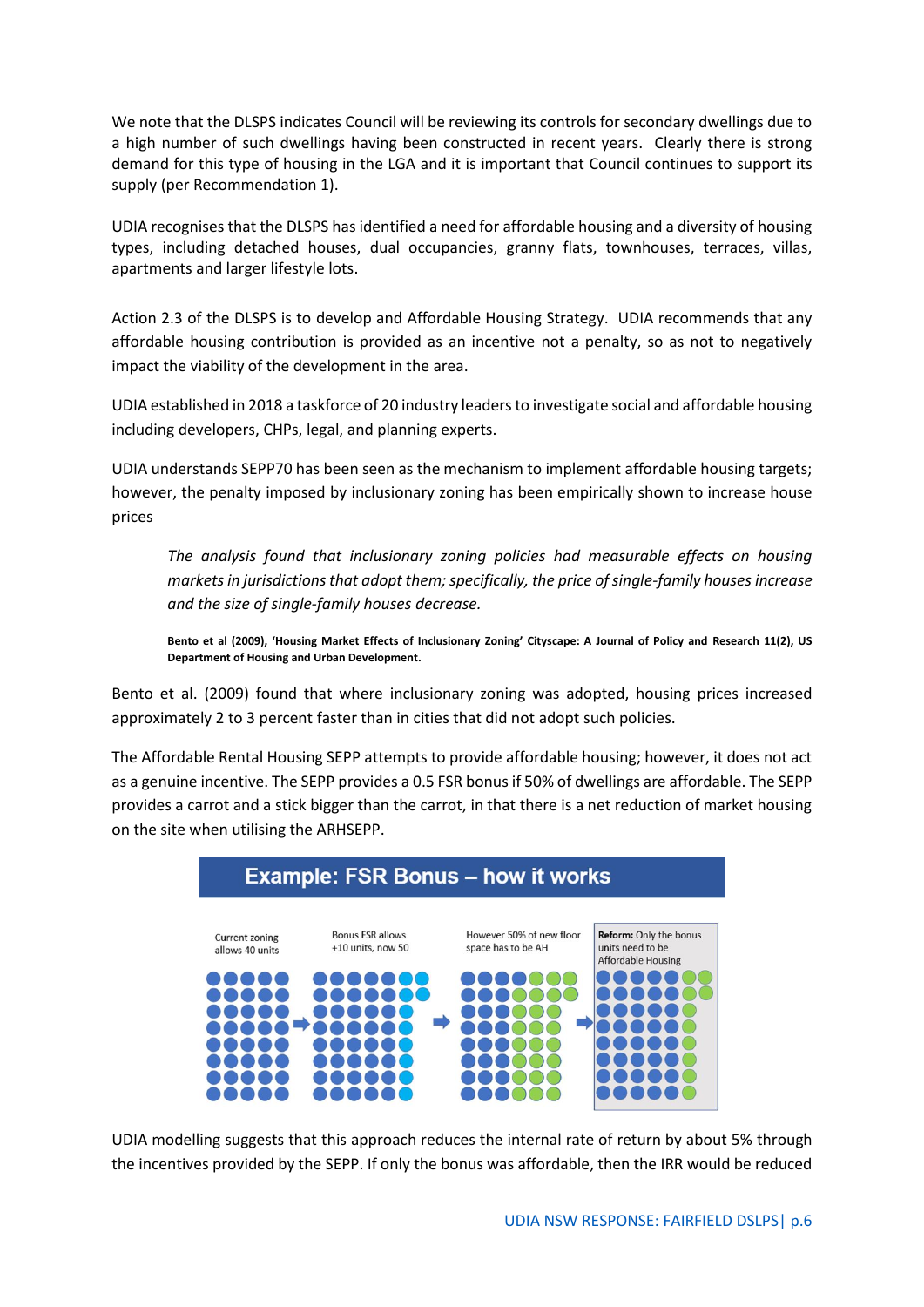by 1.5%, which would mean projects become unviable. If half the bonus was affordable then the IRR would be equivalent, and the market housing would not subsidise affordable housing.

UDIA recommends that any affordable housing contribution is provided as an incentive not a penalty, so as not to negatively impact the viability of the development in the area. An affordable housing policy, which makes housing affordability harder to obtain is an irony which must be avoided, if we are to provide housing for the next generation.

**Recommendation 5**: Council adopts an incentive-based approach to any future affordable housing strategy in collaboration with industry.

### <span id="page-7-0"></span>STRONG & RESILIENT ECONOMY

The Draft LSPS has two planning priorities for a strong and resilient economy:

- 1. Promote a robust economy which generates diverse services and job opportunities
- 2. Plan for and manage urban services land

UDIA commends these priorities and we note that ensuring planning instruments support mixed use and dense development within centres is crucial to achieving this.

Regional connectivity is also a top priority for the future productivity of the Fairfield LGA. As decisions about new infrastructure connections to Parramatta and the Western Sydney International Airport are likely to be made within the next few years, Council needs to collaborate closely with industry and the State government to maximise the opportunities created by any new transit nodes. It is likely that this will include a review of the DLSPS.

These future transport options are likely to commencing planning and design before 2036, so there should be greater acknowledgement in the DLSPS of their potential to deliver productivity benefits.

**Recommendation 6**: Council collaborates closely with industry to create concept centres around potential transit nodes between Parramatta and Western Sydney International Airport.

#### <span id="page-7-1"></span>ENVIRONMENTAL SUSTAINABILITY

The Draft LSPS has three planning priorities for environmental sustainability:

- 1. Protect areas of high natural value and environmental significance and improve the health of catchments and waterways
- 2. Realise the Parkland City Vision
- 3. Adapt to natural hazards and environmental impacts

UDIA recognises that there are substantial global megatrends impacting upon the ability to deliver sustainable urban environments. Electric Vehicles, big data, and hydrogen will all influence the capacity to respond to climate change. The Council needs to be responsive to best practice and changing technology in this space, and not prefer any specific technology or solution to achieve outcomes.

UDIA supports the improvement of open spaces and we consider open space to be part of the supporting social infrastructure for a development. The comments made in the infrastructure and places section also apply to the sustainability planning priorities in the DLSPS.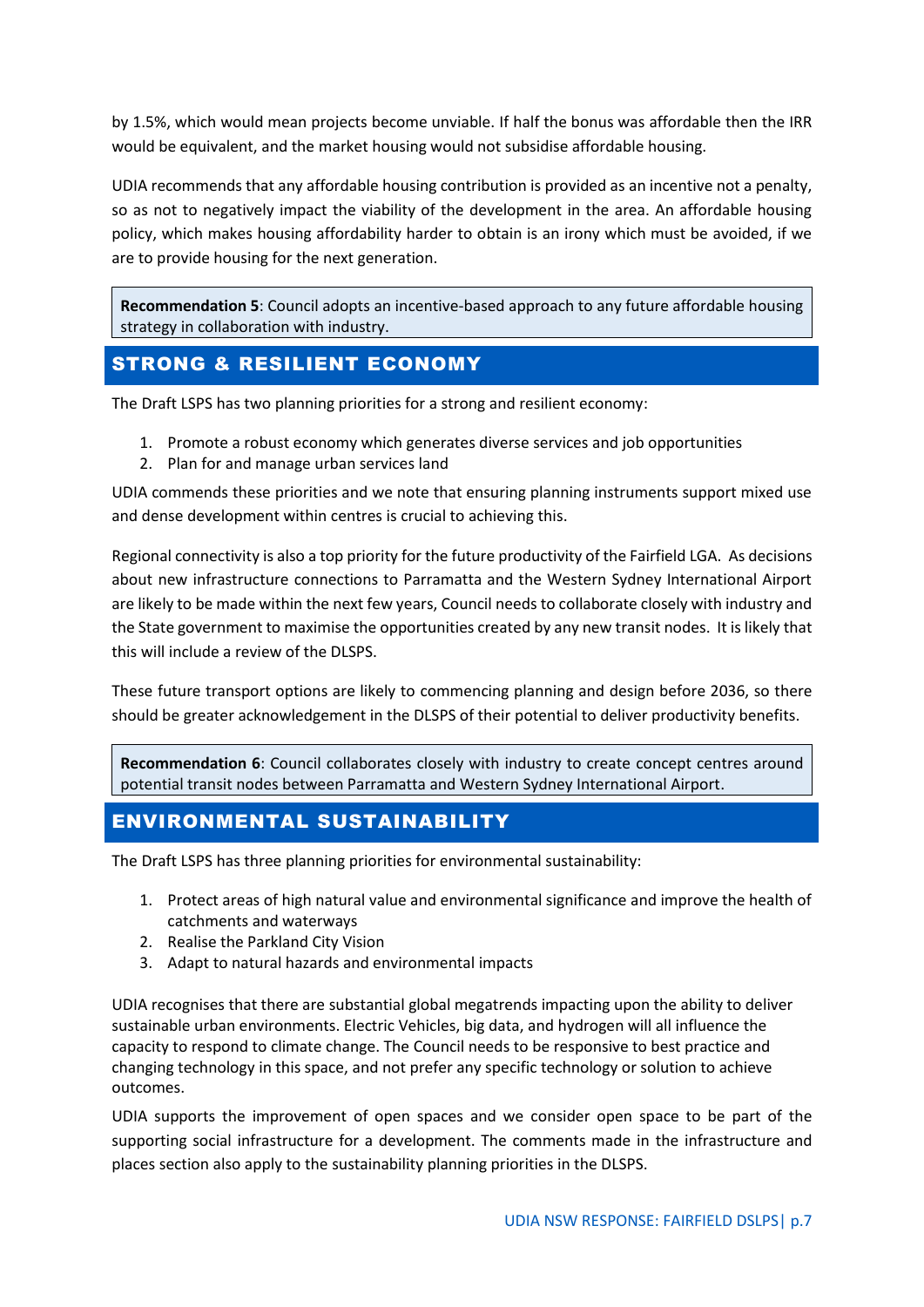## <span id="page-8-0"></span>GOOD GOVERNANCE

The Draft LSPS has four planning priorities for good governance:

- 1. Ensure a well-engaged and informed community
- 2. Monitor and report on the delivery of the LSPS actions
- 3. Review the LSPS to adapt to changing priorities and circumstances
- 4. Advocate for and represent the Fairfield City community

UDIA commends Fairfield City Council's commitment to monitoring, reporting and reviewing the LSPS, as well as the inclusion of a clear action plan for the priorities in the Plan. We anticipate that priorities and circumstances will significantly change once the NSW Government has finalised its transport plans for the Western City, and we urge Council to review and update the LSPS as and when needed, rather than with a rigid review schedule.

### <span id="page-8-1"></span>**CONCLUSION**

UDIA looks forward to working with Fairfield City Council collaboratively to progress the DSLPS to the next stage and implementing appropriate LEP controls that will achieve the vision outlined in the DLSPS. Please contact Elliott Hale, General Manager, Policy, Media and Government Relations at ehale@udiansw.com.au or 0478 959 917 to arrange a meeting.